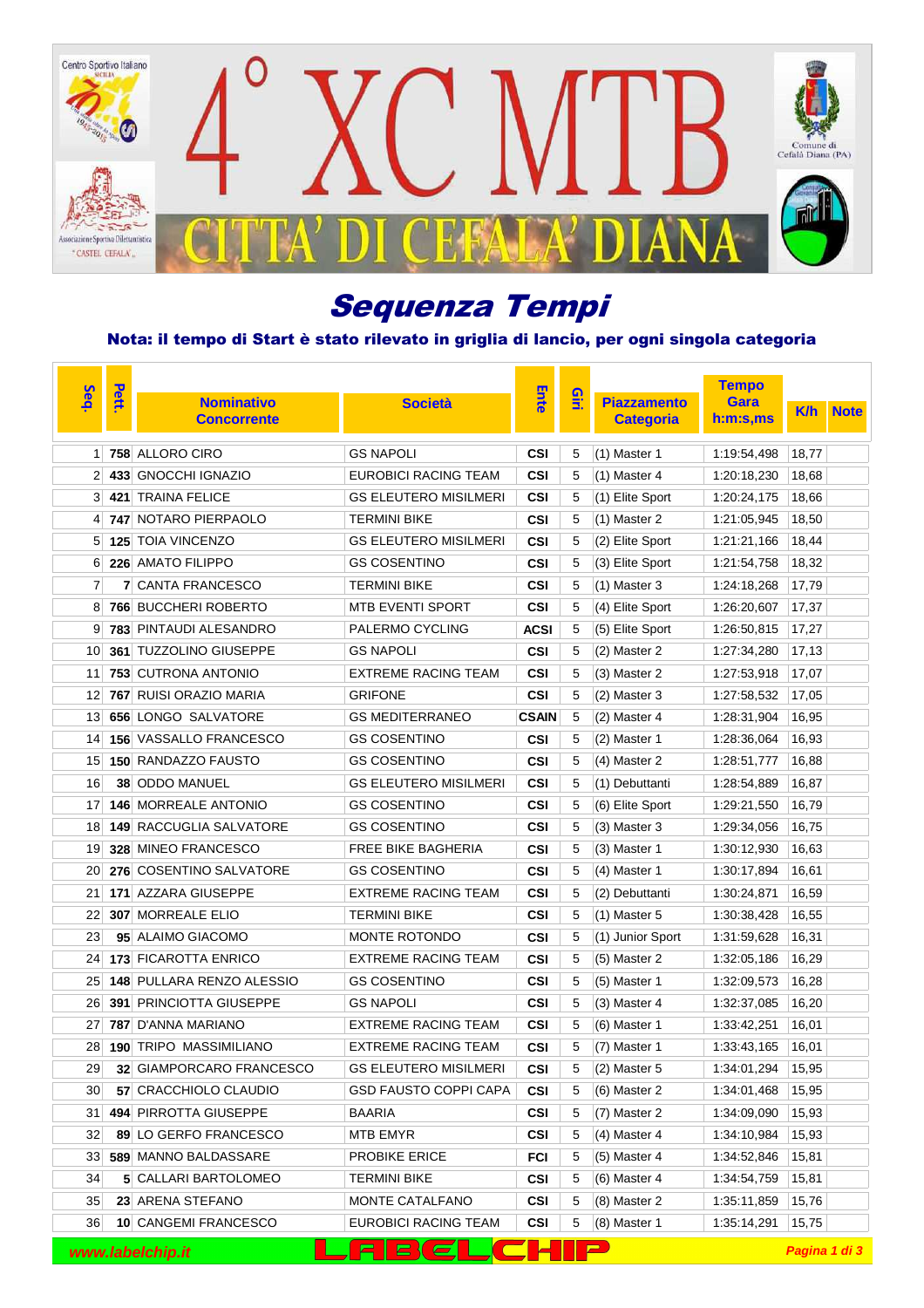

# Sequenza Tempi

### Nota: il tempo di Start è stato rilevato in griglia di lancio, per ogni singola categoria

| Seq. | Pett. | <b>Nominativo</b><br><b>Concorrente</b> | <b>Società</b>               | Ente       | $\frac{2}{2}$ | <b>Piazzamento</b><br><b>Categoria</b> | <b>Tempo</b><br>Gara<br>h:m:s,ms | <b>K/h</b>    | <b>Note</b> |
|------|-------|-----------------------------------------|------------------------------|------------|---------------|----------------------------------------|----------------------------------|---------------|-------------|
| 37   |       | 111 LO BELLO LORETO                     | UN PO' DI BICI               | CSI        | 5             | (7) Master 4                           | 1:36:18,956                      | 15,58         |             |
| 38   |       | 189 REDES PIETRO                        | <b>EXTREME RACING TEAM</b>   | CSI        | 5             | $(9)$ Master 1                         | 1:36:39,017                      | 15,52         |             |
| 39   |       | <b>76 LA ROSA PAOLO</b>                 | <b>VICARINBIKE</b>           | CSI        | 5             | $(4)$ Master 3                         | 1:36:45,657                      | 15,50         |             |
| 40   |       | 28 CLEMENTE SALVATORE                   | <b>GS ELEUTERO MISILMERI</b> | CSI        | 5             | $(3)$ Master 5                         | 1:37:10,529                      | 15,44         |             |
| 41   |       | <b>779 BORGESE GUGLIELMO VITTORIO</b>   | <b>FREE BIKE BAGHERIA</b>    | CSI        | 5             | (7) Elite Sport                        | 1:38:55,324                      | 15.16         |             |
| 42   |       | <b>186 RIGOGLIOSO GIOVANNI</b>          | <b>EXTREME RACING TEAM</b>   | CSI        | 5             | (2) Junior Sport                       | 1:40:18,000                      | 14,96         |             |
| 43   |       | 100 SIRECI SALVATORE                    | <b>MONTE ROTONDO</b>         | CSI        | 5             | (3) Debuttanti                         | 1:41:55,000                      | 14,72         |             |
| 44   |       | <b>78 ALOISIO GIOVANNI</b>              | <b>MTB EMYR</b>              | CSI        | 4             | $(5)$ Master 3                         | 1:19:35,448                      | 15,08         |             |
| 45   |       | <b>194 CHIELLO GIOVANNI</b>             | <b>BAARIA</b>                | CSI        | 4             | $(4)$ Master 5                         | 1:20:09,433                      | 14,97         |             |
| 46   |       | <b>113 TERRANOVA FRANCESCO</b>          | <b>GRIFONE</b>               | CSI        | 4             | (8) Elite Sport                        | 1:20:22,277                      | 14,93         |             |
| 47   |       | <b>102 VENTIMIGLIA GIUSEPPE</b>         | MONTE ROTONDO                | CSI        | 4             | (4) Debuttanti                         | 1:20:32,704                      | 14,90         |             |
| 48   |       | <b>8 MORREALE ROBERTO</b>               | <b>TERMINI BIKE</b>          | CSI        | 4             | (6) Master 3                           | 1:20:41,044                      | 14,87         |             |
| 49   |       | 482 FERRARA PAOLO                       | FLY BIKE CORLEONE            | CSI        | 4             | (9) Elite Sport                        | 1:21:47,960                      | 14,67         |             |
| 50   |       | <b>184 SPATARO MARIO</b>                | <b>EXTREME RACING TEAM</b>   | CSI        | 4             | (8) Master 4                           | 1:22:28,155                      | 14,55         |             |
| 51   |       | <b>75 RAIMONDI GIUSEPPE</b>             | <b>VICARINBIKE</b>           | CSI        | 4             | $(9)$ Master 4                         | 1:22:48,850                      | 14,49         |             |
| 52   | 71    | <b>DEMMA FRANCESCO</b>                  | <b>TERMINI BIKE</b>          | CSI        | 4             | $(1)$ Master 6                         | 1:23:03,778                      | 14,45         |             |
| 53   |       | 93 PUSATERI ROSARIO                     | <b>PANORMUS BIKE TEAM</b>    | CSI        | 4             | $(10)$ Master 4                        | 1:23:04,481                      | 14,45         |             |
| 54   |       | <b>203 ORLANDO BATTISTA</b>             | <b>BAARIA</b>                | CSI        | 4             | $(11)$ Master 4                        | 1:23:19,767                      | 14,40         |             |
| 55   |       | 214 PERNICE NICOLA                      | <b>EXTREME RACING TEAM</b>   | CSI        | 4             | $(12)$ Master 4                        | 1:23:48,520                      | 14,32         |             |
| 56   |       | 112 VIRGA ANDREA                        | <b>VICARINBIKE</b>           | <b>CSI</b> | 4             | (5) Debuttanti                         | 1:23:56,263                      | 14,30         |             |
| 57   |       | 50 ASSIRIA ARMANDO                      | <b>GS NAPOLI</b>             | CSI        | 4             | (7) Master 3                           | 1:24:03,002                      | 14,28         |             |
| 58   |       | <b>110 COMELLA SALVATORE</b>            | UN PO' DI BICI               | CSI        | 4             | $(2)$ Master 6                         | 1:24:18,532                      | 14,23         |             |
| 59   |       | <b>183 QUARTARARO ANTONINO</b>          | <b>EXTREME RACING TEAM</b>   | CSI        | 4             | $(5)$ Master 5                         | 1:24:21,761                      | 14,23         |             |
| 60   |       | 745 ARCARA VINCENZO                     | <b>TERMINI BIKE</b>          | CSI        | 4             | $(3)$ Master 6                         | 1:24:22,540                      | 14,22         |             |
| 61   |       | 750 PIZZO GIUSEPPE DOMENICO             | <b>B. MEZZAGNO</b>           | CSI        | 4             | (10) Master 1                          | 1:24:24,651                      | 14,22         |             |
| 62   |       | 34 LA BARBERA ENZO                      | <b>GS ELEUTERO MISILMERI</b> | CSI        | 4             | $(13)$ Master 4                        | 1:24:37,593                      | 14,18         |             |
| 63   |       | <b>207 LA LOMIA VITTORIO</b>            | <b>GS ELEUTERO MISILMERI</b> | CSI        | 4             | (9) Master 2                           | 1:24:43,686                      | 14,16         |             |
| 64   |       | 82 BORGESE GIUSEPPE                     | MTB EMYR                     | <b>CSI</b> | 4             | (6) Master 5                           | 1:24:47,478                      | 14,15         |             |
| 65   |       | 27 CALVARUSO SANTO                      | <b>GS ELEUTERO MISILMERI</b> | CSI        | 4             | $(10)$ Master 2                        | 1:24:57,318                      | 14,13         |             |
| 66   |       | 101 STANFA ANTONINO                     | MONTE ROTONDO                | CSI        | 4             | (10) Elite Sport                       | 1:24:58,398                      | 14,12         |             |
|      |       | 67 217 VITALE GAETANO                   | MTB EMYR                     | CSI        | 4             | $(11)$ Master 1                        | 1:29:37,409                      | 13,39         |             |
| 68   |       | 103 ORLANDO MARIO                       | FLY BIKE CORLEONE            | CSI        | 4             | (11) Elite Sport                       | 1:30:09,633                      | 13,31         |             |
| 69   |       | 98 LA MENDOLA GABRIELE                  | MONTE ROTONDO                | CSI        | 4             | (3) Junior Sport                       | 1:31:00,956                      | 13,19         |             |
| 70   |       | 35 LA ROSA ALFONSO                      | <b>GS ELEUTERO MISILMERI</b> | CSI        | 4             | (4) Master 6                           | 1:32:19,653                      | 13,00         |             |
| 71   |       | 99 SIRAGUSA NICASIO                     | MONTE ROTONDO                | CSI        | 4             | $(11)$ Master 2                        | 1:33:09,750                      | 12,88         |             |
|      |       | 72 752 MURRU ILARIO                     | <b>B. MEZZAGNO</b>           | CSI        | 4             | $(12)$ Master 2                        | 1:34:05,502                      | 12,75         |             |
|      |       | www.labelchip.it                        | E.                           |            |               |                                        |                                  | Pagina 2 di 3 |             |